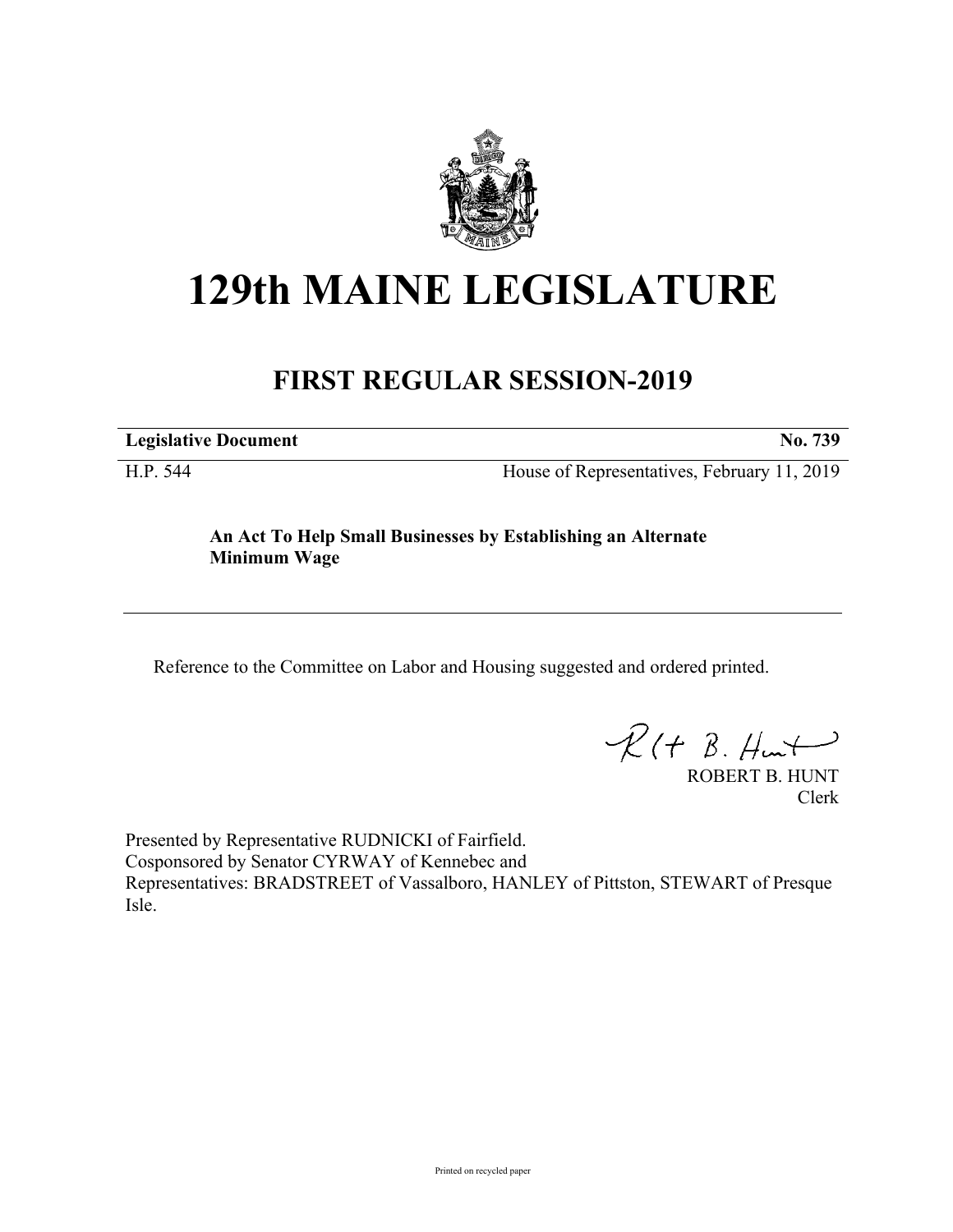**Be it enacted by the People of the State of Maine as follows:**

 **Sec. 1. 26 MRSA §42-B, sub-§1, ¶F,** as enacted by PL 2017, c. 219, §2, is amended to read:

 F. Minimum wage and overtime provisions as described in section sections 664 and 664-A.

 **Sec. 2. 26 MRSA §664, sub-§2,** as amended by PL 2017, c. 272, §1, is further amended to read:

 **2. Tip credit.** An employer may consider tips as part of the wages of a service employee, but such a tip credit may not exceed 50% of the minimum hourly wage established in this section, or, if applicable, section 664-A, except that from January 1, 2017 to December 31, 2017, the minimum cash wage paid directly to a tipped service employee may not be less than \$5.00 per hour. An employer who elects to use the tip credit must inform the affected employee in advance, as provided for in this subsection, and must be able to show that the employee receives at least the minimum hourly wage when direct wages and the tip credit are combined within the established 7-day workweek. Upon a satisfactory showing by the employee or the employee's representative that the actual tips received were less than the tip credit, the employer shall increase the direct wages by the difference.

 The tips received by a service employee become the property of the employee and may not be shared with the employer. Tips that are automatically included in the customer's bill or that are charged to a credit card must be treated like tips given to the service employee. A tip that is charged to a credit card must be paid by the employer to the employee by the next regular payday and may not be held while the employer is awaiting reimbursement from a credit card company. The employer may not deduct any amount from employee tips charged to a credit card, including, but not limited to, service fees assessed to the employer in connection with the credit card transaction.

 An employer who elects to use the tip credit must inform the affected employee in advance, either orally or in writing, of the following information:

- A. The amount of the direct wage to be paid by the employer to the tipped employee;
- B. The amount of tips to be credited as wages toward the minimum wage;
- C. That the amount of tips to be credited as wages may not exceed the value of the tips actually received by the employee;
- D. That all tips received by the affected employee must be retained by the employee, except for a valid tip pooling arrangement limited to employees who customarily and regularly receive tips in accordance with subsection 2-A;
- E. That the tip credit may not apply to any employee who has not been informed by the employer of the provisions for a tip credit; and
- F. If the employer uses a tip pooling arrangement, any required tip pool contribution amount from the employee.